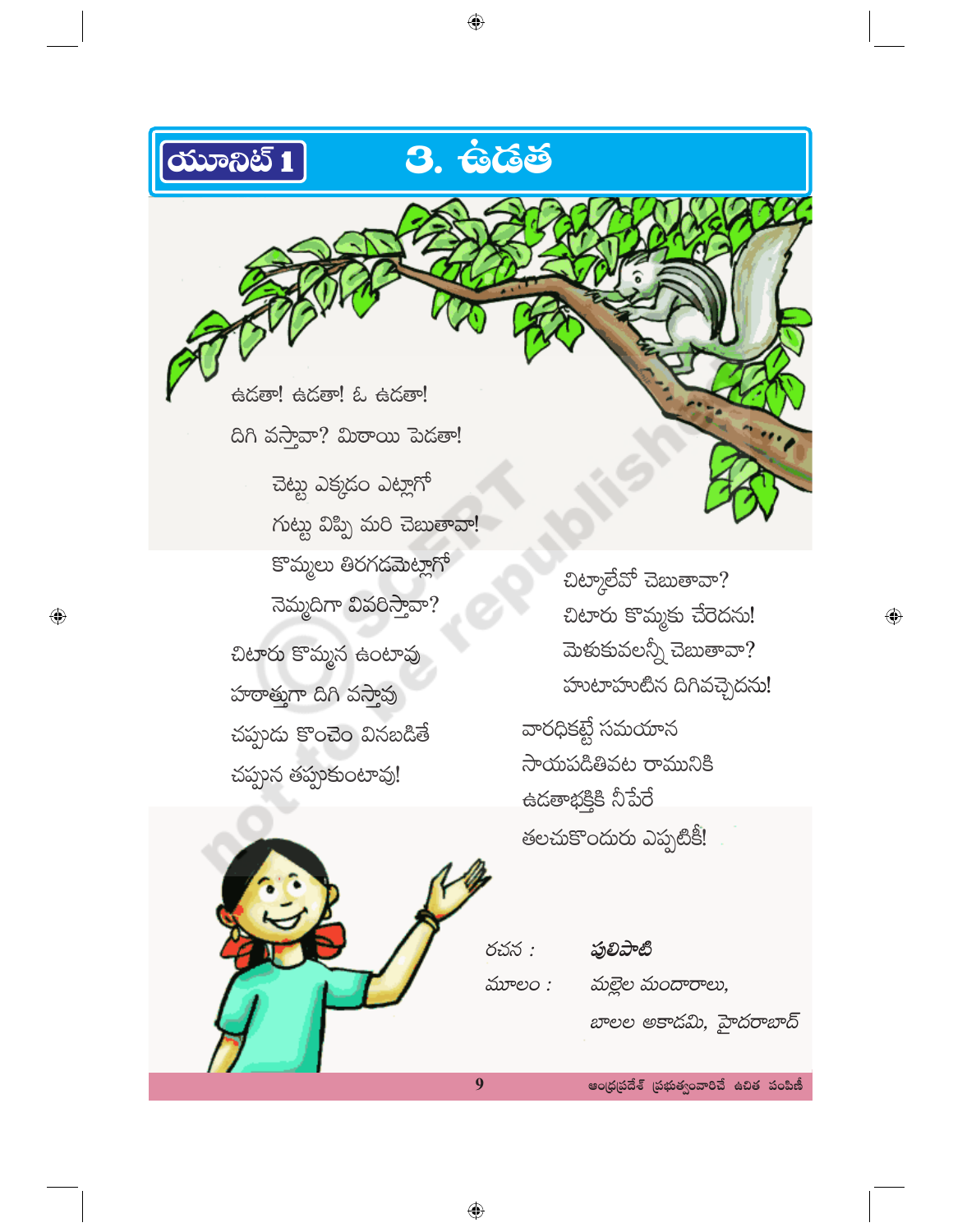

## వినండి – మాట్లాడండి Ī (అ) గేయాన్ని లయబద్ధంగా పాడండి. అభినయించండి. (ఆ) పాఠం చిత్రంలోని పాప ఉదతకు ఏమి చెప్తున్నదో ఊహించి చెప్పండి. (ఇ) గేయంలో ఉడత గురించి ఏముంది?  $($ ఈ $)$  ఉడత ఏమేం చేయగలదు? మీరేమేమి చేయగలరు?





◈





చప్పండు

కొమ్మలు



ఆంధ్రప్రదేశ్ (పభుత్వంవారిచే ఉచిత పంపిణీ



10

 $\bigoplus$ 





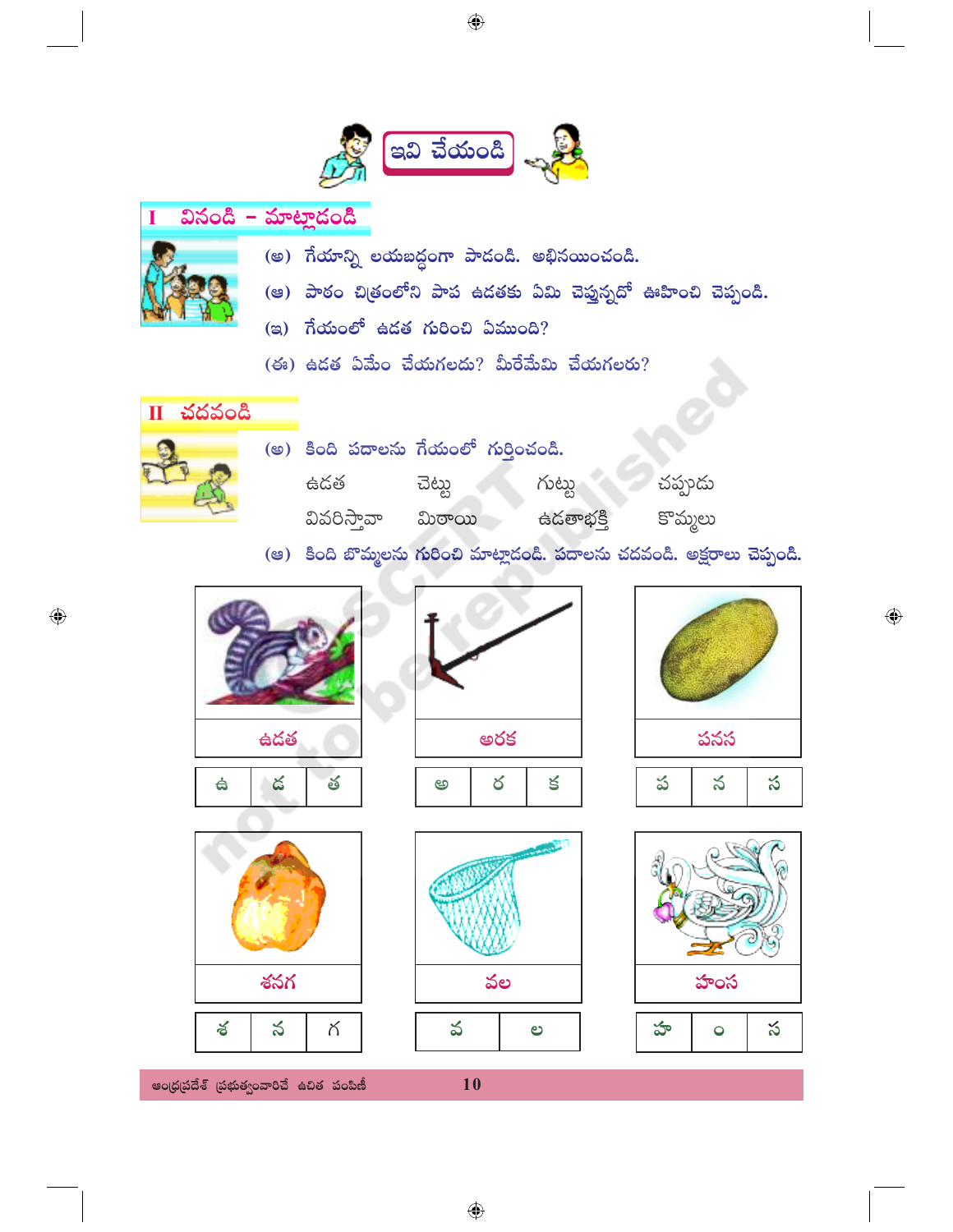(ఇ) పాఠంలోని అక్షరాలను ముందు పాఠంలో మీరు నేర్చుకున్న అక్షరాలను కింది వర్ణమాలలో గుర్తించండి. " $\left( \quad \right)$ " చుట్టండి.



(ఈ) కింది పదాలను ధారాళంగా చదవండి. వాటితో ఏర్పడే వాక్యాలు చెప్పండి. బలపం ఉమ వడ వంట అలమర ఉంగరం అరక శనగ కడవ పడవ నటన తబల ఉదత పదవ ఉలవ ఉరమడం దంతం రంపం నగరం కంపం వల పడగ శరం వలస నకనక సలసల తకతక వలవల పనస కలశం ఉరకడం నడక తల తలగడ నస సగం రమ రగడ కరకర జనం వరస వల వనజ శంక హలం ఉదా: ఉమ వడ తింటున్నది.



 $\bigoplus$ 



<mark>.</mark> జామకాయ తింటుంది.

11

 $\bigoplus$ 

జామకాయ తింటుంది.

ఆంధ్రప్రదేశ్ (పభుత్వంవారిచే ఉచిత పంపిణీ

 $\bigoplus$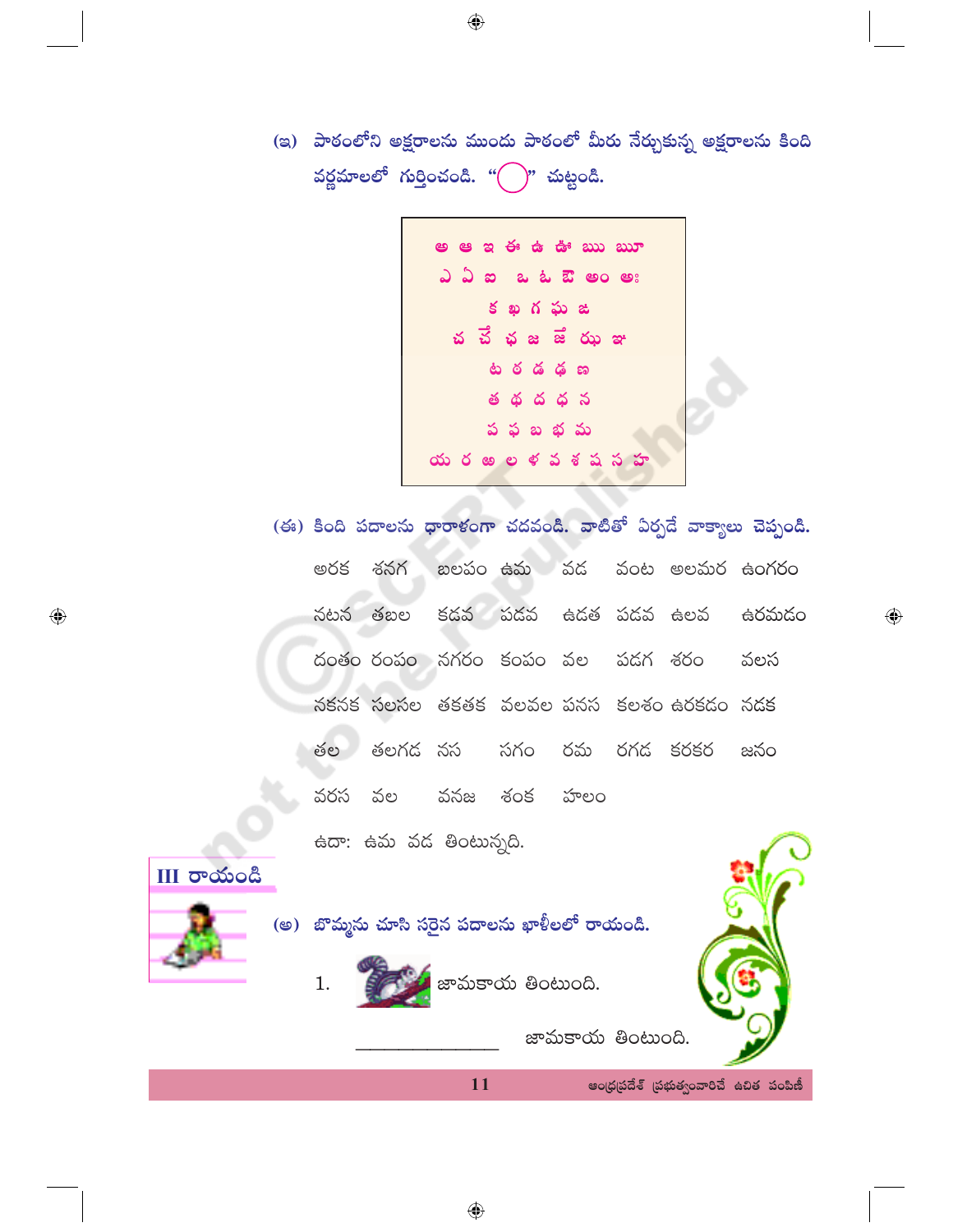|             |   | $2.$ රධ $($         |   |                |           | కావాలని అడిగాడు.                                                   |             |                  |             |   |
|-------------|---|---------------------|---|----------------|-----------|--------------------------------------------------------------------|-------------|------------------|-------------|---|
|             |   | రవి                 |   |                |           |                                                                    |             | కావాలని అడిగాదు. |             |   |
|             |   | 3. జాలరి            |   |                | విసిరాదు. |                                                                    |             |                  |             |   |
|             |   | జాలరి               |   |                |           |                                                                    | విసిరాదు.   |                  |             |   |
|             |   |                     |   | 4. అమల, బాలలకు |           |                                                                    | లు పంచింది. |                  |             |   |
|             |   |                     |   | అమల, బాలలకు    |           |                                                                    |             |                  | లు పంచింది. |   |
|             |   |                     |   |                |           | (అ) కింది అక్షరాలను చదవండి. వాటితో ఏర్పడే పదాలను చెప్పండి. గీతల్లో |             |                  |             |   |
| అ           | ర | అందంగా రాయండి.<br>台 | త | న              | స         | శ                                                                  | వ           | ప                | $\bullet$   | క |
|             |   |                     |   |                |           |                                                                    |             |                  |             |   |
| గ           | æ | డ                   | ద | చ              | మ         | ల                                                                  | ಟ           | అ                | $\infty$    | హ |
| <b>ఉదా:</b> |   |                     |   |                |           |                                                                    |             |                  |             |   |
|             |   |                     |   |                |           |                                                                    |             |                  |             |   |
|             |   |                     |   |                |           |                                                                    |             |                  |             |   |
|             |   |                     |   |                |           |                                                                    |             |                  |             |   |
|             |   |                     |   |                |           |                                                                    |             |                  |             |   |
|             |   |                     |   |                |           |                                                                    |             |                  |             |   |
|             |   |                     |   |                |           |                                                                    |             |                  |             |   |
|             |   |                     |   |                |           |                                                                    |             |                  |             |   |
|             |   |                     |   |                |           |                                                                    |             |                  |             |   |
|             |   |                     |   |                |           | (ఇ) మీరు నేర్చుకున్న పదాలను మీ నోటు పుస్తకాలలో రాయండి.             |             |                  |             |   |

 $\bigoplus$ 

 $\bigoplus$ 

ఆంధ్రప్రదేశ్ (పభుత్వంవారిచే ఉచిత పంపిణీ  $12$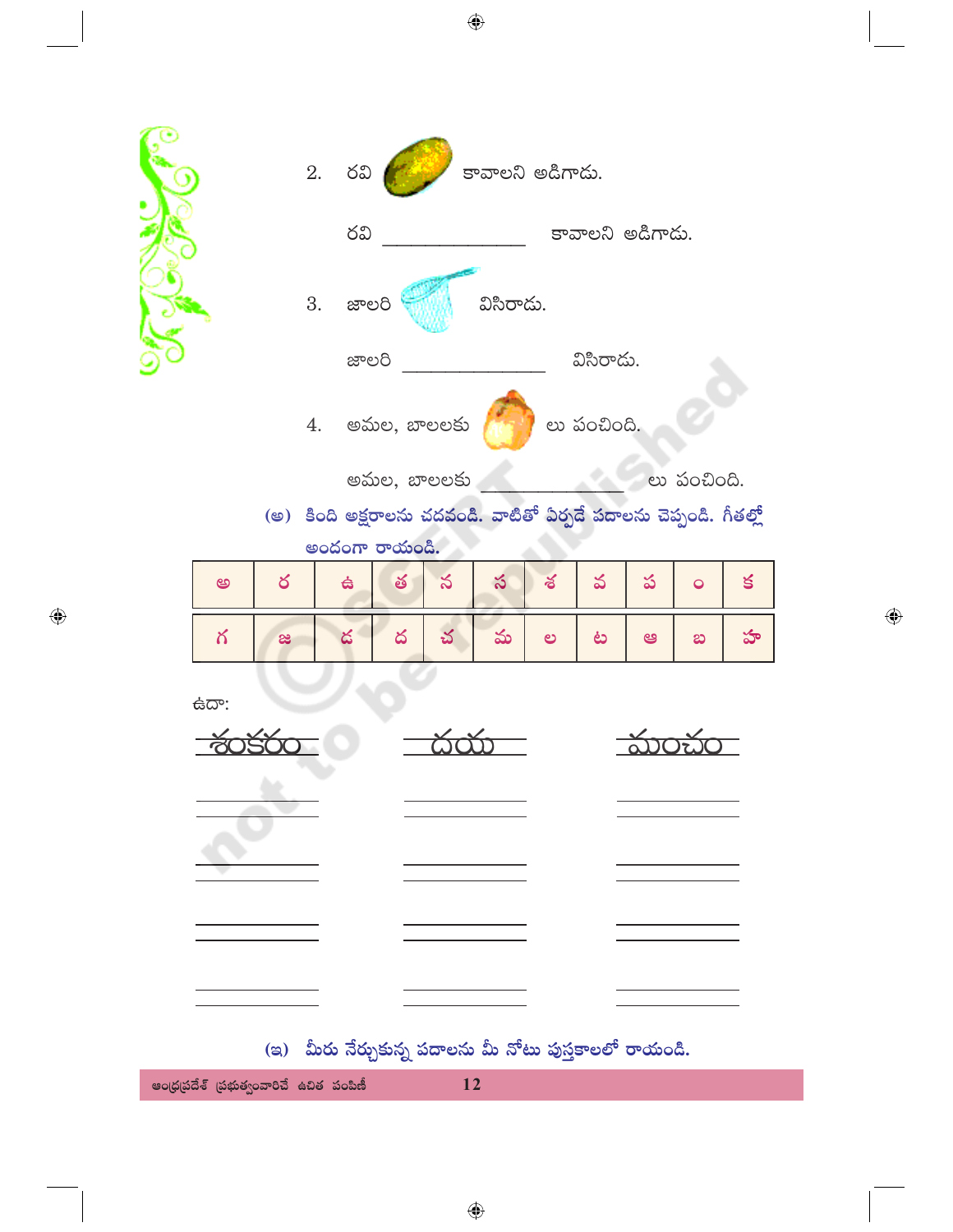

 $\bigoplus$ 

- 3. ఇప్పటివరకు నేర్చుకున్న అక్షరాలతో కొత్త పదాలను తయారుచేయగలను; ఔను / కాదు రాయగలను. 4. పాఠాలలో నేర్చుకున్న పదాలను చూడకుండా రాయగలను. ఔను / కాదు
- 5. గేయాన్ని పొడిగించగలను. సంభాషణను ఊహించి చెప్పగలను. ఔను / కాదు

13

ఆంధ్రప్రదేశ్ (పభుత్వంవారిచే ఉచిత పంపిణీ